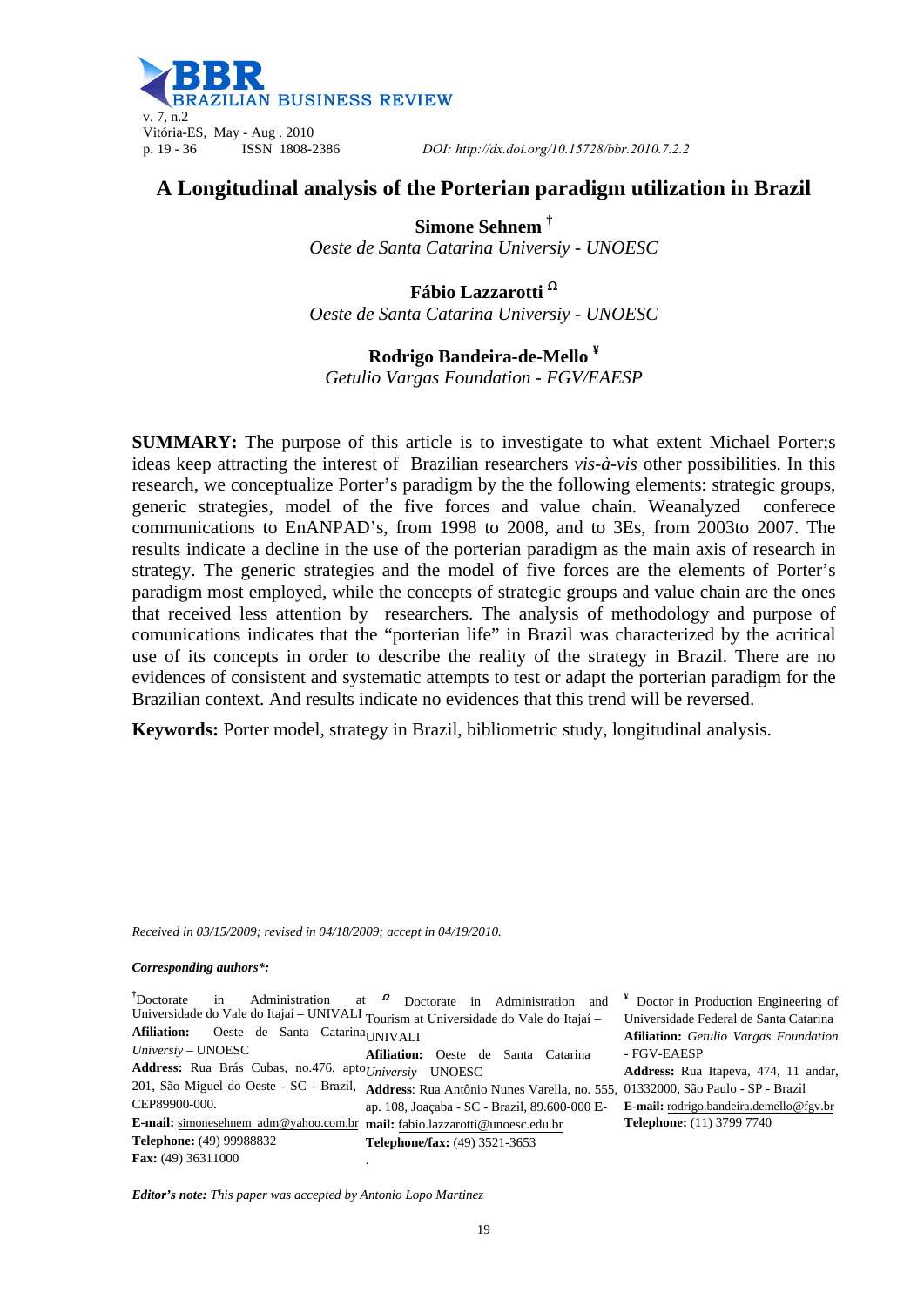#### **1. INTRODUCTION**

 hen the subject is Strategy, one of the most featured authors is Michael Porter, who introduced in the early 1980s typologies and models that apply both to advisory works and academic studies. In Brazil, the predominance of Porter was evident. According to Bignetti and Paiva (2002, p.116), Porter is dominant and recurrently mentioned by Brazilian researches in the articles presented in the

ANPAD – EnANPAD Meeting: Porter model of competitive analysis is employed, for example, for the identification of environmental forces that influence the competition of companies and for the analysis of the competitiveness of several sized companies and from the most diversified industrial and service sectors.

References to Porter are also made in the discussion of the value chain, in the study or definition positioning strategies and in the analysis of industrial clusters. A similar work was developed by Bertero, Vasconcelos and Binder (2003), concerning the Brazilian scientific production in Strategy, in the period from 1991 to 2002.

 The authors established as objective to present a systematic surveying and a critical assessment of the scientific production of the Business Strategy in the period from 1991 to 2002. The results suggest that in the decade analyzed, the strategy as area of knowledge acquired autonomy in the Administration field in Brazil, having its owned space in meetings and academic publications. There is predomination of strategy conception as positioning, as one of the converging factors that help to explain such phenomenon consists in the unarguable impact of Michael Porter as the author that influenced the area from 1980.

The present article joins the previous studies contribution in two main points: first, while the article of Bertero, Vasconcelos and Binder (2003) focuses on the scientific production of the business strategy, this article focus on the longitudinal analysis of the utilization of ideas from Porter in the researches in Strategy.

Given the predominance of such paradigm, according to the results of the previous surveyings, it is important to analyze in details how this paradigm was used. It is also used, in addition to the criteria regarding the content and methodology adopted in the previous studies, an analysis of the study's purpose. This allows a more detailed analysis of the utilization of the elements from the porterian paradigm. Second, while Bertero, Vasconcelos and Binder (2003, p.05) conclude that "the criticisms do not seem to shake the appeal that Porter's approach was able to conquer the strategic management since its appearance in the 1980s",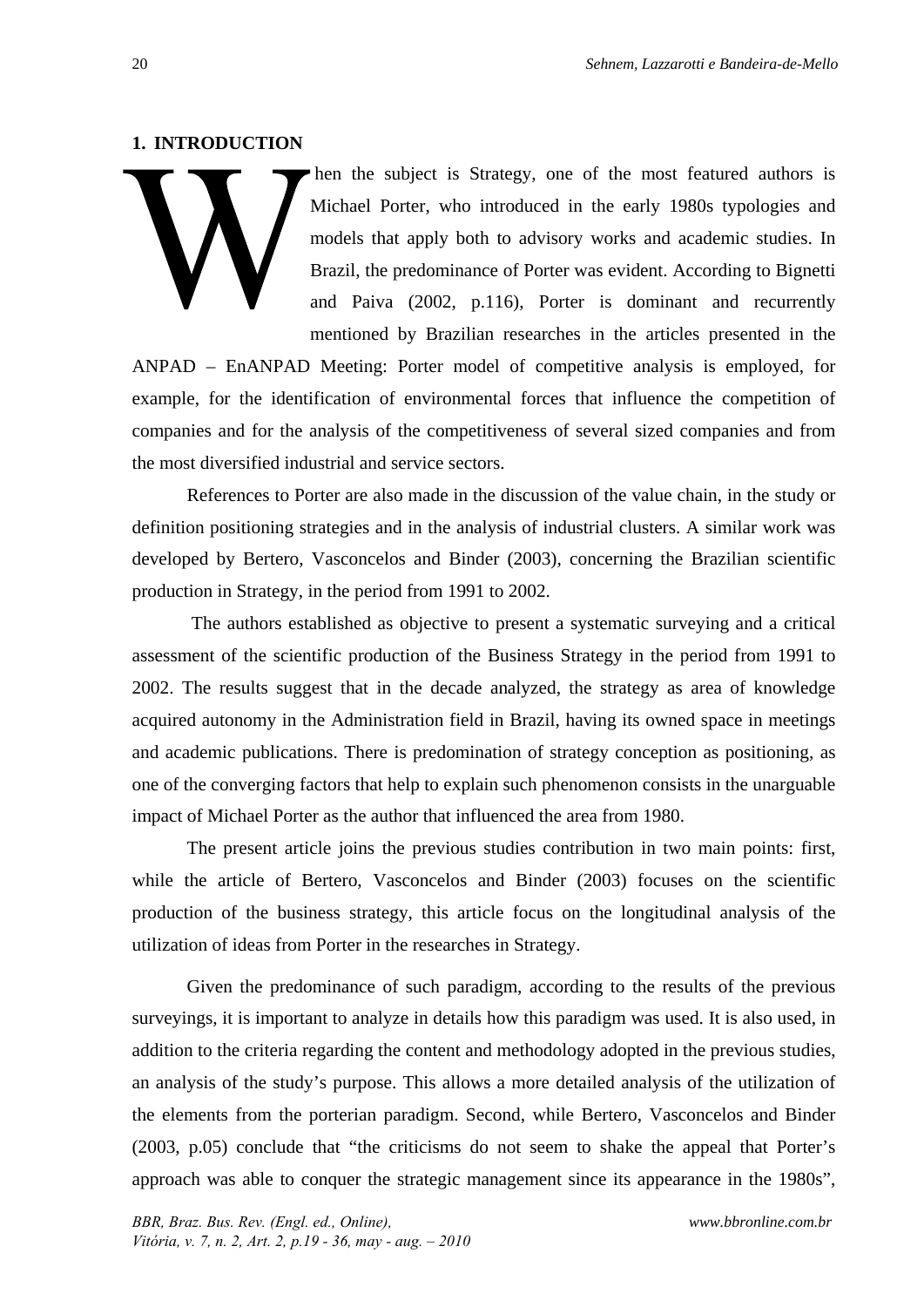using data until 2002, this article updates the analysis to explore up to which point this "appeal" persists and how it occurs.

With this double contribution, of refining and updating the previous studies it is expected that the present article becomes clearer and detailed of how Porter's ideas were used by the researchers in strategy in the country. In face of that, it is analyzed the "porterian life" in Brazil, or the employment of the porterian paradigm in the Brazilian researches. It is investigated how and to what extent the ideas of Michael Porter were, or still are, interesting *vis-à-vis* concurrent ideas. The objective is to analyze the use history of the porterian elements in Brazil, how and with what purpose they are employed in researches.

Porter's paradigm is investigated from its main elements: strategic groups, generic strategies, the model of the five forces and the value chain. It was performed a bibliometric analysis in a communications of article sampling in the *Encontro de Estudos em Estratégia – 3Es* (Meeting of Studies in Strategy) of the *Associação Nacional de Pós-Graduação e Pesquisa em Administração* – ANPAD (National Association of Post-Graduation and Research in Administration) and in EnANPAD, from 1998 to 2008. The analysis of the "porterian life", by revealing how the elements of Porter are used in researches in Brazil, indicates that up to which point the scientific knowledge in Strategy, specifically surrounding Porter's paradigm, is accrued, renewed and created. The combined analysis of the content, of the methodology and of the purpose in which the porterian paradigm was employed indicated if the scientific research in Strategy is contribution to avoid the merely bookish reproduction and learning of such paradigm.

### **2. THEORETICAL BASIS**

This section introduces the elements of the porterian paradigm: the model of strategic groups and of the five forces, the typology of the generic strategies and the value chain. Those are also the same paradigms widely used in scientific publications, but that, in the study now described were operationalized with the intention of analyzing the "porterian life" in Brazil.

There is no intention here to review them in details, but to present an overview of how they are interrelated. It was in the seminal work of Caves and Porter (1977) that appeared the introduction of the mobility barriers concept, vital for Porter's later publications. Then he extended the SCP paradigm (Structure-Conduct-Performance) giving emphasis to the matter of conduct or of strategy, which generates the mobility barriers. .The companies strategically decide (strategic dimensions) and commit to their decisions, respecting the trade-offs. This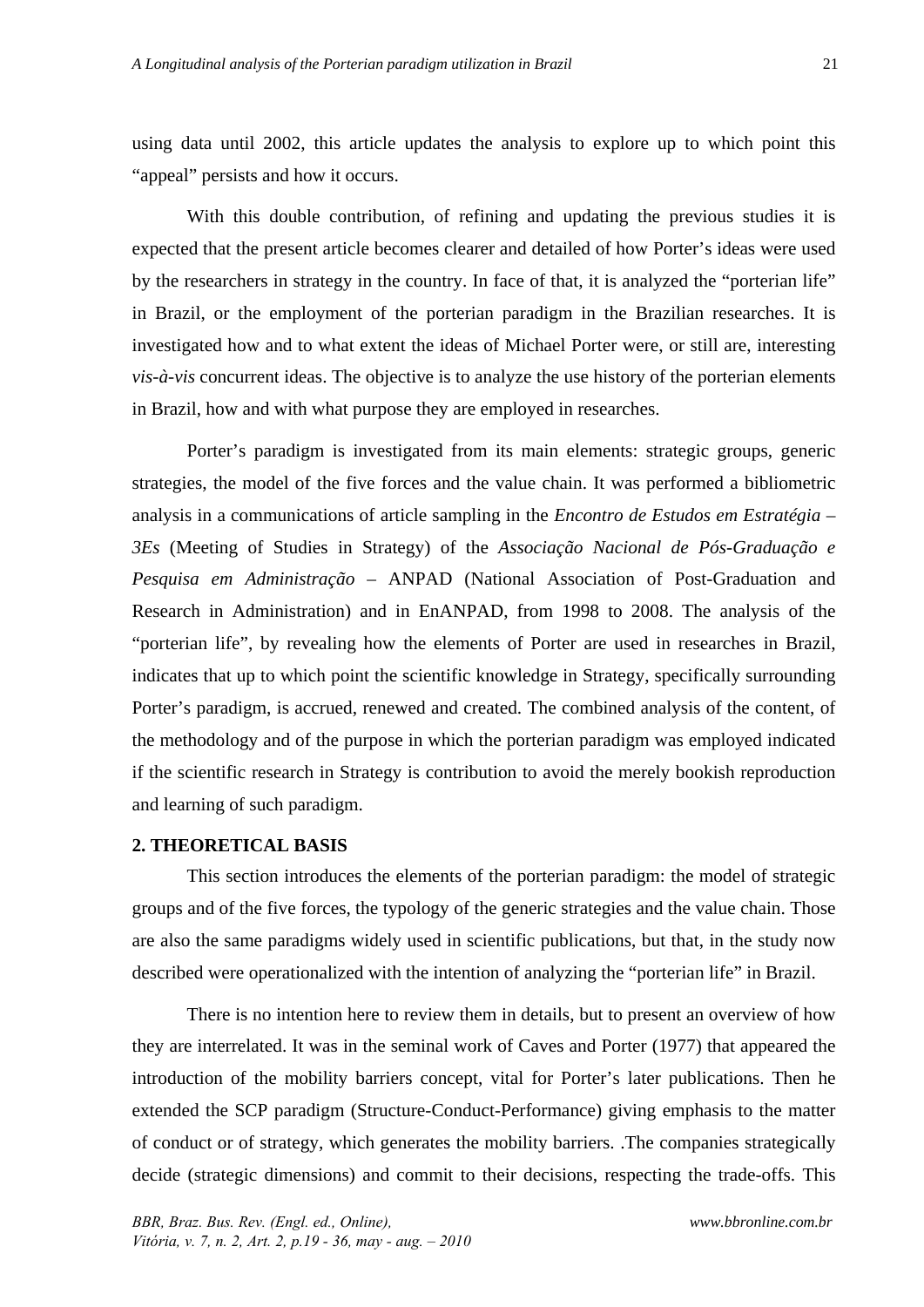discourages the imitation, creating barriers of mobility, or cognitive and structural origin that impede the imitation, i.e., the passage of a strategic group to another. Within such context, Porter presents the typology of the strategic groups for structural analysis inside the industries. According to (2004), the constitution of a strategic group goes through the identification of strategic dimensions, such as, specialization, identification of brands, channel policies, product quality, vertical integration and pricing policy. Such dimensions work as parameter in the industry, to verify which companies that present similar behavior give rise to the so called strategic group.

The companies that belong to one group, by creating mobility barriers, can take advantage of such condition, via scaled economies, organizational advantages in systems of distribution, costs, among others. Such condition helps to explain why some companies within the same industry manage to be more profitable than others. Therefore, the strategic group may be understood as a reference chart to guide the structural analysis, working as parameter between the global vision of the industry and of the company (PORTER, 1979).

What makes the distinction between the strategic groups are the differences in the decisions across the competitive dimensions, i.e., its strategic positioning (PORTER, 2004). For example, Gimenez (1998), in light of Porter (1979), defines strategic groups as companies that follow similar strategies in the combination of the four dimensions (company sizes, competitors' specialization degree, quality and price of the products and services and the proactivity degree of the competitors in the market), in the most varied ways. Porter (1980) proposed three strategies or profile of the strategic dimensions that are the product differentiation, the cost leadership and focus.

The three strategies represent approaches to assist the company to define its strategic positioning. In the context of the strategic group, they can represent general types of groups, i.e., it is possible to have in the industry a group formed by companies that operate in diversified ways and other group that presents cost leaderships. For example, in the research performed by Pinho and Silva (2001) about the performance of the pharmaceutical industry market, it is observed the configuration of five strategic groups that were systematized by authors according to the characteristics of cost strategies, of differentiation, of focus in costs and medium term.

In the early 1980s', Porter consolidated the concept of strategic groups by integrating them with the idea of conduct, in the structure, conduct, performance of Industrial Economics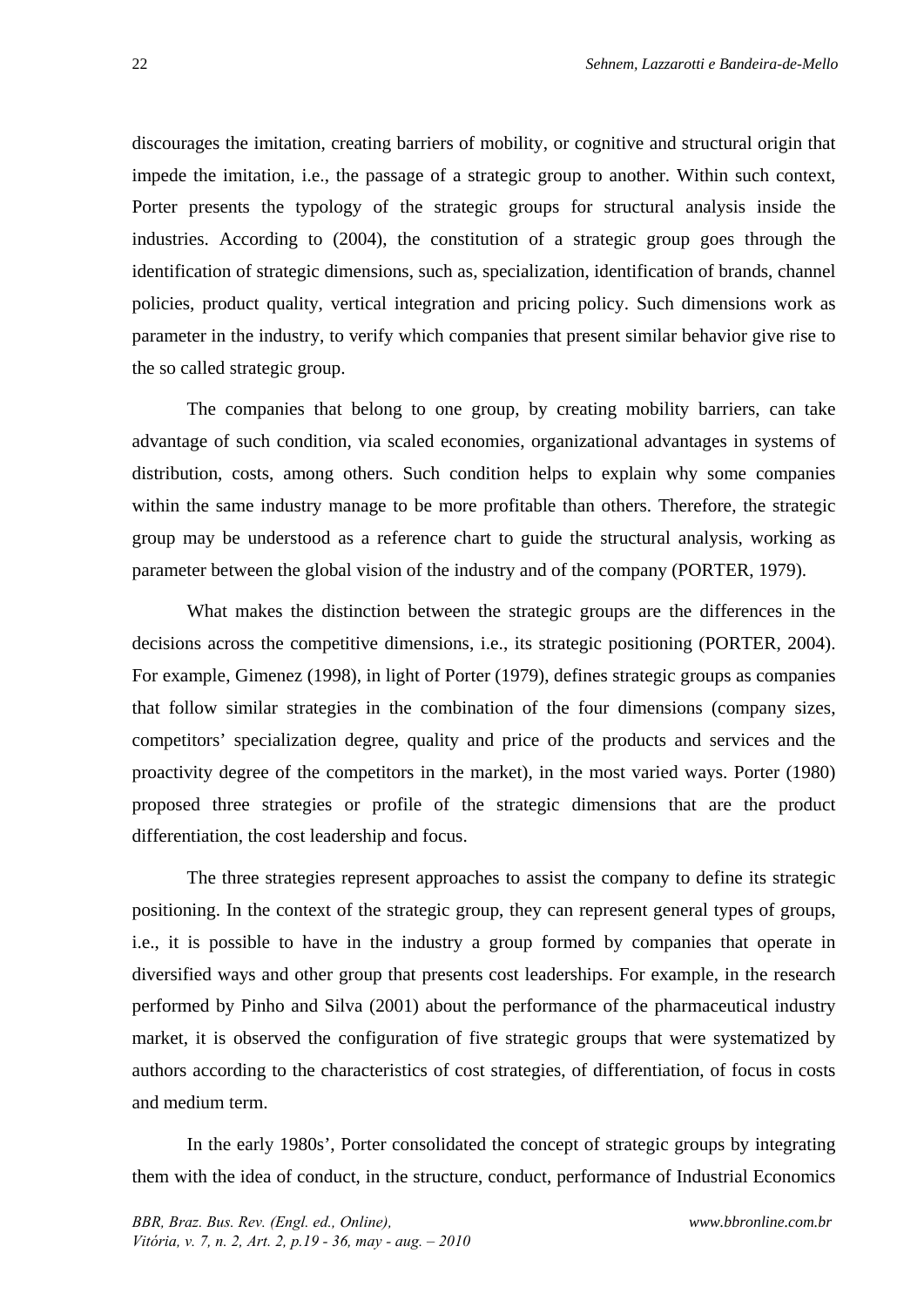paradigm. He introduced the Five Forces model in his book *Competitive Strategy*, which originate from the structure of the industry and affect the conduct of business.

The author defined the five forces that guide competition in the industry: (a) threat of new entrants; (b) bargaining power of buyers; (c) the bargaining power of suppliers; (d) threat of substitute products or services; and (e) rivalry between the companies. In 1985, Porter, through the publication of his book *Competitive Advantage*, aimed at identifying the sources of competitive advantage, using the model of the value chain. This way, the author sought to systematically examine the activities performed by a company, as well as how they are linked or connected to the activities of other companies.

 Therefore, Porter (1985) sought to describe how a company can gain a sustainable cost advantage or differentiate yourself from your competitors. Based on this assumption, the competitive strategy is now defined as the creation of a unique and valuable positioning, by setting a different set of activities - in relation to their unique content or exclusive mode of execution. In the article "*What is Strategy*" in 1996, Porter reiterates the question of the unique combination of activities, which means deliberately choosing a different set of activities to deliver a unique value. Something valuable, rare and can not be imitated. Therefore, Porter began to present a systemic view of competitive advantage, concluding that the competitive advantage of a company is in the complex system of its activities, in their relations (settings), and not in parts, specific strengths, core competencies or critical resources of the company (CARNEIRO, CAVALCANTI, SILVA, 1997).

 According to Porter (1989), inside the value chain exist potential sources for joint actions to exchanges of value and can arise within the parts that compose it: infrastructure, technology, acquisition (purchase), production (internal logistics and operations) and market (composed of external logistics, marketing and services). Such exchanges of value can be considered primary objectives for a company entering a corporate network. Companies can concentrate on their core activities, enjoying all the benefits of flexible specialization, or share resources with similar businesses, reducing costs. According Carneiro, Cavalcanti and Silva (1997), generic strategies – cost leadership, differentiation and focus, proposed by Porter in 1980 received the acceptability both within the academic and business environment. Due the trade-off, and the complexity, and the definition irreversibility of activities system, Porter assumed that companies that perform best are those that apply one, and only one, of the three generic strategies.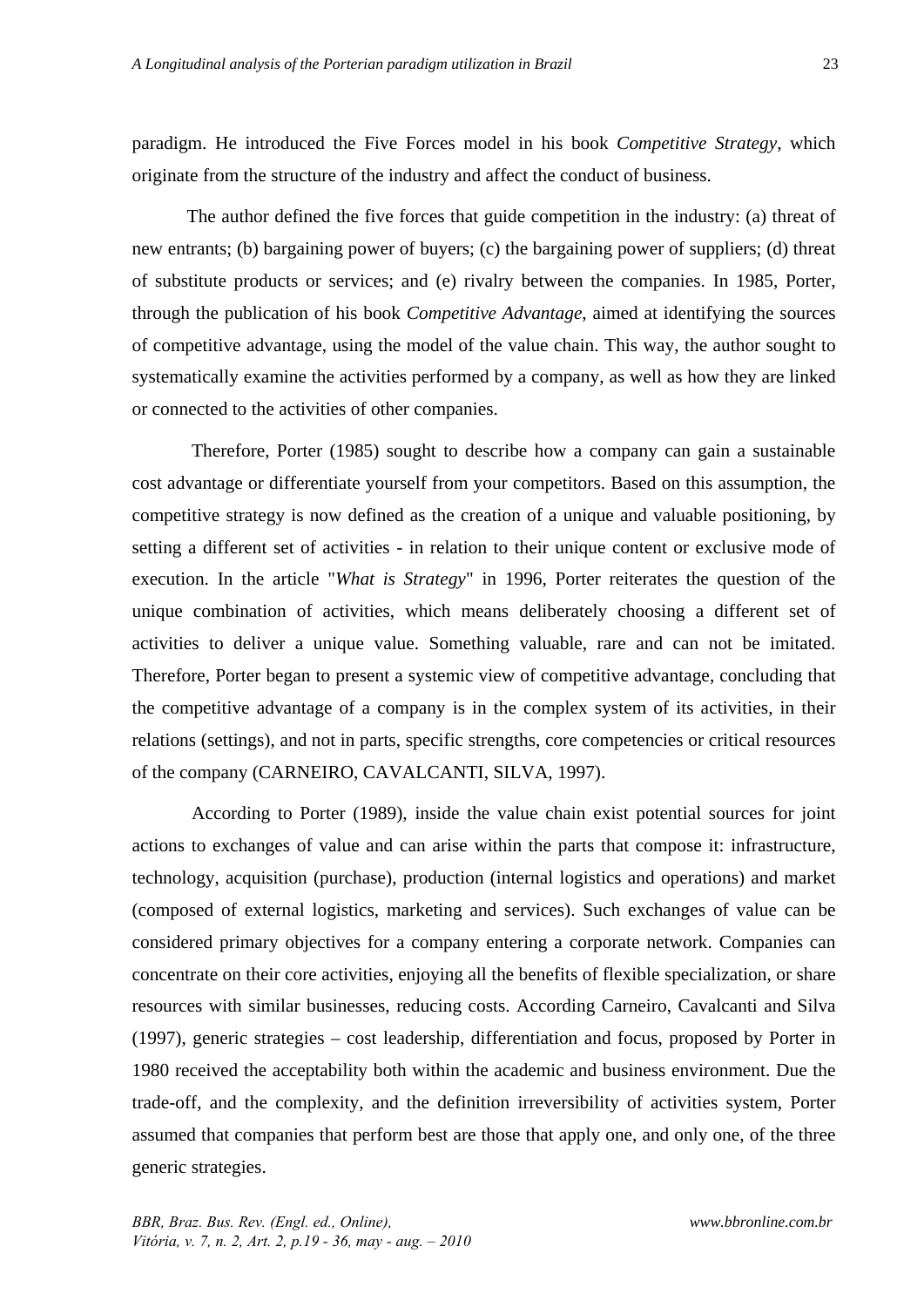The companies intending a hybrid strategy or that failed in the search for one of three strategies were identified as stuck-in-the-midle. Therefore, Porter (1980) emphasized that companies which fall as stuck-in-the-midle employ a set of typical competetive methods and strategics of one or more of the generic strategies, however, they present a strategy that lacks consistency, achieving lower results.

The classical works published by Porter have transformed the theory, the practice and teaching of strategy in several schools in the world. His precepts, which range from the analysis of the competition complexity, based on five underlying forces, also expound on the generic strategies, namely, lower cost, differentiation and focus, responsible for structuring the strategic positioning, and even about the nations' competitive advantage (element not addressed in this article). In a recent publication, Porter reviewed its model and reaffirms the key issues presented in previous classical studies (Porter, 2008).

# **3. METHODOLOGY**

In this research a bibliometric (descriptive research) and historical survey was done in the studies that used the Porter's perspectives. The considered universe covered the period between 1998 and 2008. The sample was narrowed to communications in the main conferences of ANPAD area, the EnANPAD and the 3Es. Communications to congress relevantly reflected in a research efforts in business administration in Brazil. Whereas only one of these papers is published in the journal, we opted for communications to obtain a broader sample.

It is, therefore, a longitudinal study of nature, which made use of a qualitative and quantitative approach to data handling. The initial sample consisted of papers presented at academic division *Estratégia em Organizações – ESO* (Organizations Strategy) (in 2001 to 2008 EnANPAD'S) or its equivalent (ORGEST – Organizations / Strategy, AE - Strategic Management and ADE - EnANPAD'S Strategic Management in 1998, 1999 and 2000, respectively). It was also contemplated in the sample the last three events of the *Encontro de Estudo em Estratégia* (Meeting of Study Strategy) – 3Es, 2003, 2005 and 2007. The total number of analyzed papers was 1041 articles. The screening was made from the time the word "Porter" appeared in the text. Of this total, 543 articles were found, which showed at least one occurrence of the name "Porter" in the works. Subsequently, they were classified based on the categories of analysis that operationalize the "porterian" paradigm: value chain, generic strategies, five forces and strategic groups, as defined in the previous section.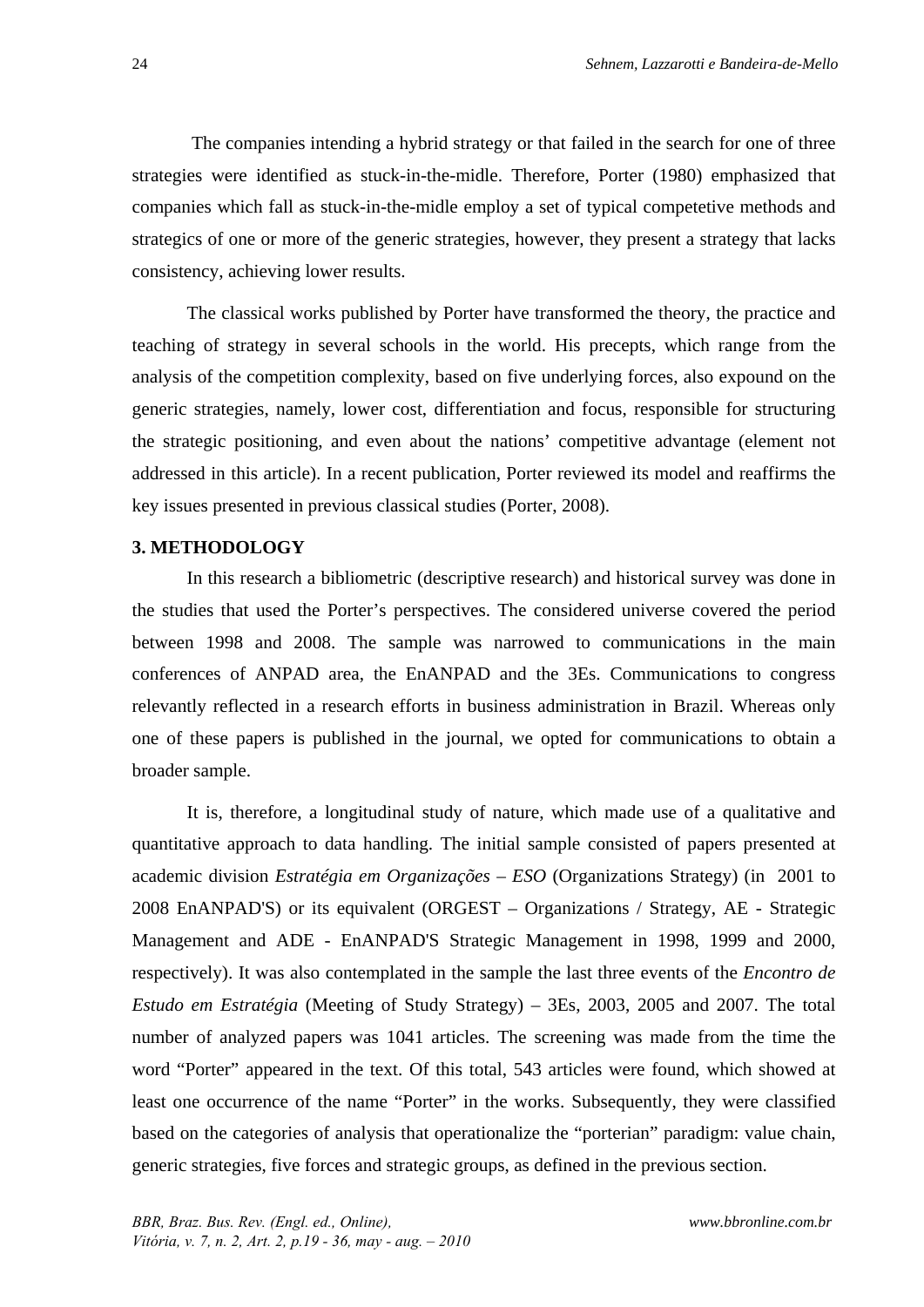The classification criterion was based on reading and text analysis of each of the 543 articles to determine the predominant use of the elements and analytical categories. This job classification was cross-checked by the authors to resolve inconsistencies. An initial screening showed that many articles mention one or more of the elements of Porter's paradigm only in theoretical or the introduction of work, in a shallow manner.

Other articles in order that the keyword screening was "Porter", just referenced the author's name at some time or they used to substantiate some other subject, different from "porterian" paradigm. In this sense, the final sample took into account only those articles in which the elements of the paradigm defined here were the main focus of work, considering the goals, Porter's theoretical assumptions in the theoretical basis and results and/or conclusions of each work.

The final sample was reduced to only 55 papers. Due to this criterion of analysis, the articles were reclassified in the operationalising elements of the "porterian" paradigm, also reviewing its methodology. The quantitative analysis was to identify through proportionality in relation to the universe of articles submitted to the ANPAD's events, the coefficient of papers that were published mentioning each of the elements of the "porterian" paradigm.

Regarding the methodology used by the reviewed articles, the classification adopted followed the reference proposed by Machado-da-Silva, Cunha and Amboni (1990), which consists of: **Empirical Research**: where the paper focuses on observation and analysis, without giving prior theoretical basis; **Theorical-empirical Research**: where the study presents collected data, which are then analyzed and compared with current reviewed theories; **Theorical Research:** the papers, once they do not present empirical data, are limited to articulation, formulation and contrapositioning of theorical concepts.

Further, we attempted to verify the purpose of the publications. In general, the scientific production has a purpose, whether is to "describe" the results of a particular study, without showing the development of a new theory, or "prescribe", proposing models or new prescriptions and alternative forms of organizations suitability to the observed reality. Another purpose found in the publications considered essential to validate models and theories, is what is termed in this study a "test of theory". The purpose of this verification was performed by analyzing the papers' objectives, methodology, results and conclusions. The test of theory consisted of papers which sought to test and validate the "porterian" paradigm in Brazil and those who, as a result of the test results, presented new theoretical and/or proposed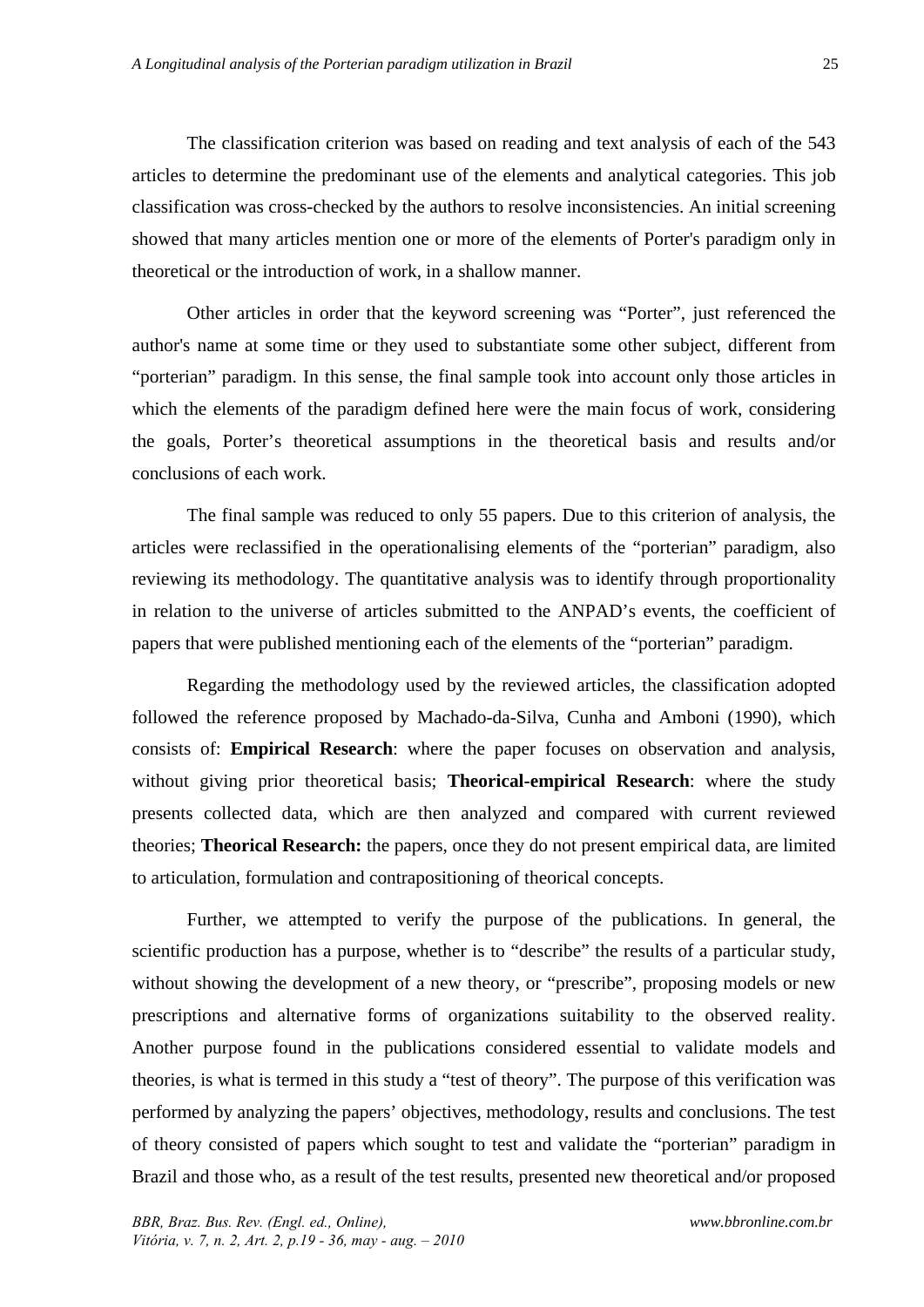the reformulation of some element of the paradigm of Porter. Finally, we carried out a survey the Porter's works referenced in the ANPAD's events, in order to investigate what are the relevant and frequently works referenced in Brazilian publications.

# **4. RESULTS AND DISCUSSION**

About 50% of the initially cataloged papers (1041) referenced Porter at some moment. The last 3Es' event, in 2007, was the event with the largest number of submissions, with 126 articles in total, among which 65 (51.6%) mentioned Porter. This percentage is close to that also occurred in previous editions of the same event.

Considering only the EnANPAD, the average rate increased relatively, especially in the events of 1999, 2001 and 2003, when the number of articles that mentioned Porter was 70% higher. Still on the event EnANPAD, since 2006 there has been a decline in terms of Porter's mentions in articles, ending with the 2008 event, with 40.9% of mentions in relation to the number of articles submitted that year.

 **Table 1: Quantity of articles submitted to the strategy sections of ENANPAD and 3Es that mention Porter**  Year **Event** Articles submitted to **Articles selected with Relative** 

| Year | Event        | <b>Articles submitted to</b> | Articles selected with | <b>Relative</b>   |
|------|--------------|------------------------------|------------------------|-------------------|
|      |              | <b>EnANPAD</b> and 3Es       | mention to Porter      | Frequency $(\% )$ |
| 1998 | EnANPAD      | 32                           | 17                     | 53,1              |
| 1999 | EnANPAD      | 30                           | 22                     | 73,3              |
| 2000 | EnANPAD      | 40                           | 26                     | 65,0              |
| 2001 | EnANPAD      | 20                           | 15                     | 75,0              |
| 2002 | EnANPAD      | 55                           | 27                     | 49,1              |
| 2003 | EnANPAD      | 49                           | 35                     | 71,4              |
| 2003 | 3Es          | 96                           | 52                     | 54,2              |
| 2004 | EnANPAD      | 52                           | 34                     | 65,4              |
| 2005 | EnANPAD      | 118                          | 60                     | 50,8              |
| 2005 | 3Es          | 100                          | 57                     | 57,0              |
| 2006 | EnANPAD      | 110                          | 45                     | 40.9              |
| 2007 | EnANPAD      | 103                          | 43                     | 41,7              |
| 2007 | 3Es          | 126                          | 65                     | 51,6              |
| 2008 | EnANPAD      | 110                          | 45                     | 40.9              |
|      | <b>TOTAL</b> | 1041                         | 543                    | 52,2              |

Source: EnANPADs 1998 to 2008 and 3Es 2003 to 2007

This last event and the one in 2006 present the lowest relative frequency of references to Porter of all analyzed events editions. Following, Table 1, which presents the mentioned above. In the 55 articles used in the final sample, those whose main axis of research uses some element of the "porterian" paradigm were identified 80 uses of the paradigm elements. This is possible because more than one element may have been studied in the same article. Table 2 presents the statistics per year. According the relative percentage to total elements found in the number of articles submitted in the year, we observe that the "porterian" paradigm research decreases considerably from 40% of articles submitted in 1998 to 1.8% in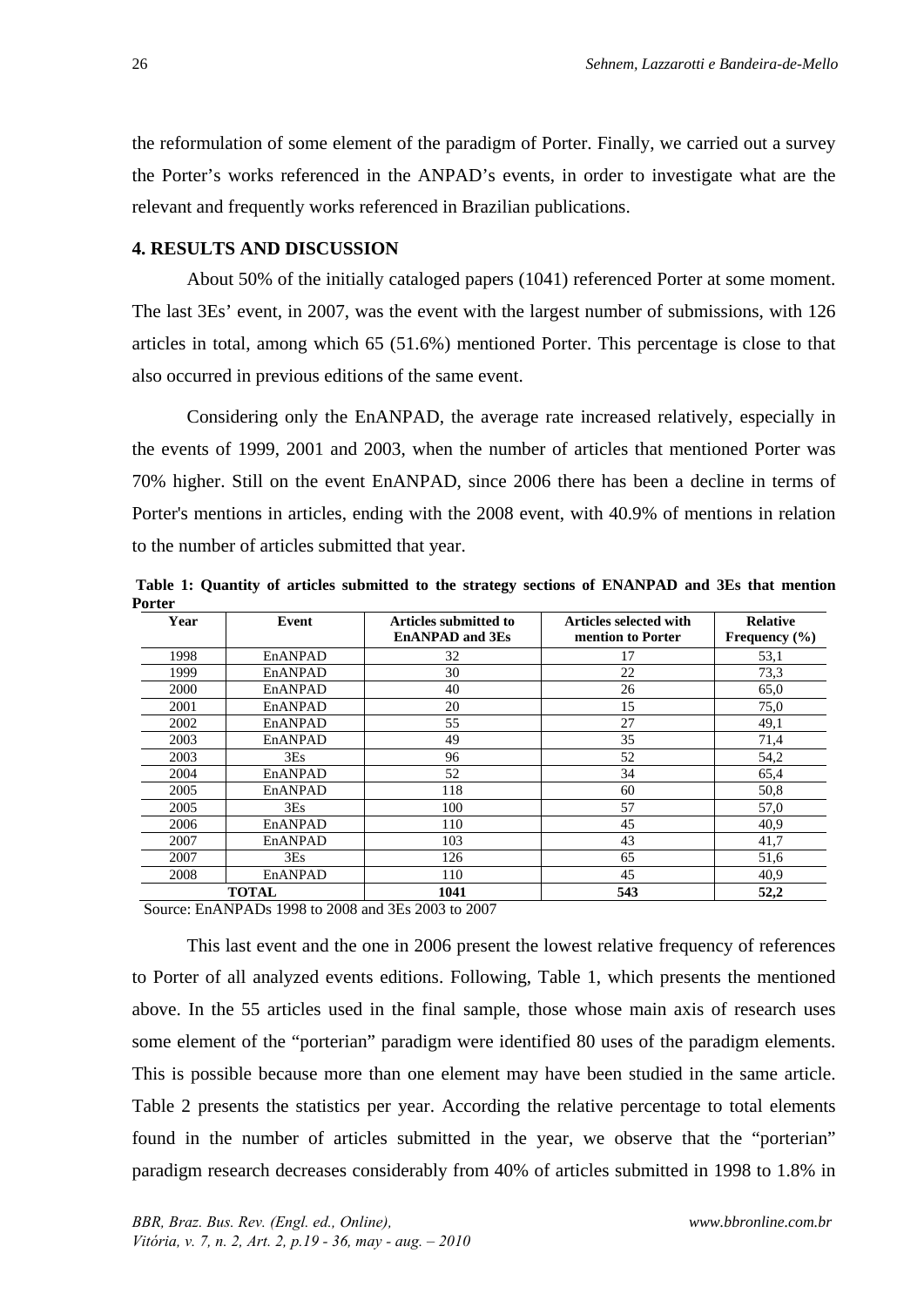2007. However, for the percentage of use of each element taking the total number of elements found per year, we observe the prevalence of the five forces model and generic strategies.

| Year                         | <b>Articles</b>                |    | <b>Total of</b> | "Porterian" Paradigm Elements |               |                  |               |              |                 |          |               |
|------------------------------|--------------------------------|----|-----------------|-------------------------------|---------------|------------------|---------------|--------------|-----------------|----------|---------------|
|                              | submitted to<br><b>EnANPAD</b> |    | elements per    | <b>Five forces</b>            |               | <b>Strategic</b> |               | <b>Value</b> |                 | Generic  |               |
|                              |                                |    | vear            |                               | groups        |                  | chain         |              | strategies      |          |               |
|                              | and 3Es                        | n  | $\frac{0}{6}$ * | N                             | $\frac{9}{6}$ | N                | $\frac{9}{6}$ | $\mathbf n$  | $\frac{9}{6}$ # | N        | $\frac{9}{6}$ |
| 1998                         | 32                             | 13 | 40,6            | 3                             | 23,1          | 3                | 23,1          |              | 7,7             | 6        | 46,2          |
| 1999                         | 30                             | 10 | 33,3            | 4                             | 40,0          |                  | 10,0          |              | 10,0            | 4        | 40,0          |
| 2000                         | 40                             | 4  | 10.0            | $\theta$                      | 0.0           | 2                | 50,0          |              | 25,0            |          | 25,0          |
| 2001                         | 20                             | 3  | 15.0            |                               | 33,3          | $\theta$         | 0.0           |              | 33.3            |          | 33,3          |
| 2002                         | 55                             | 13 | 23,6            | 4                             | 30,7          | $\overline{c}$   | 15,4          | 3            | 23,1            | 4        | 30,7          |
| 2003                         | 145                            | 15 | 10,3            | 6                             | 40.0          | $\overline{c}$   | 13.3          | 3            | 20,0            | 4        | 26,7          |
| 2004                         | 52                             | 7  | 13,5            |                               | 14,3          |                  | 14,3          |              | 14,3            | 4        | 57,1          |
| 2005                         | 218                            | 4  | 1,8             | 3                             | 75,0          | $\Omega$         | 0.0           | $\Omega$     | 0.0             |          | 25,0          |
| 2006                         | 110                            | 6  | 5,5             |                               | 16.7          |                  | 16,7          |              | 16,7            | 3        | 50,0          |
| 2007                         | 229                            | 3  | 1,3             | 2                             | 66.7          | $\Omega$         | 0.0           |              | 33,3            | $\Omega$ | 0.0           |
| 2008                         | 110                            | 2  | 1,8             | $\Omega$                      | 0.0           | $\theta$         | 0.0           | $\Omega$     | 0.0             | 2        | 100.0         |
| <b>TOTAL</b><br><b>GERAL</b> | 1041                           | 80 | 7,7             | 25                            | 31,2          | 12               | 15,0          | 13           | 16,3            | 30       | 37,5          |

**Table 2: Predominant Porterian paradigm of the ANPAD publications** 

**\***. Related to the total of articles submitted in the year

#. Related to the total of elements found in the year

Source: Elaborated by the authors

The decline in the researchers' interest for studing and employing the "porterian" paradigm is evident, especially since 2004. In 2005, for example, there appear only three uses of the five forces model, while the generic strategies have been studied in only one of the publications. The other elements were not studied this year. The Chart 1 below illustrates the decline of "porterian" life in Brazil and the participation of each element in the total of the items found in years. It is also presented in Table 2 that the behavior of the "porterian" paradigm in the ANPAD's publications had as main studied element the generic strategies, with 37.5% relative share, followed by five forces with 31.2% on average (first and last layer of Chart 1).



Source: Elaborated by the authors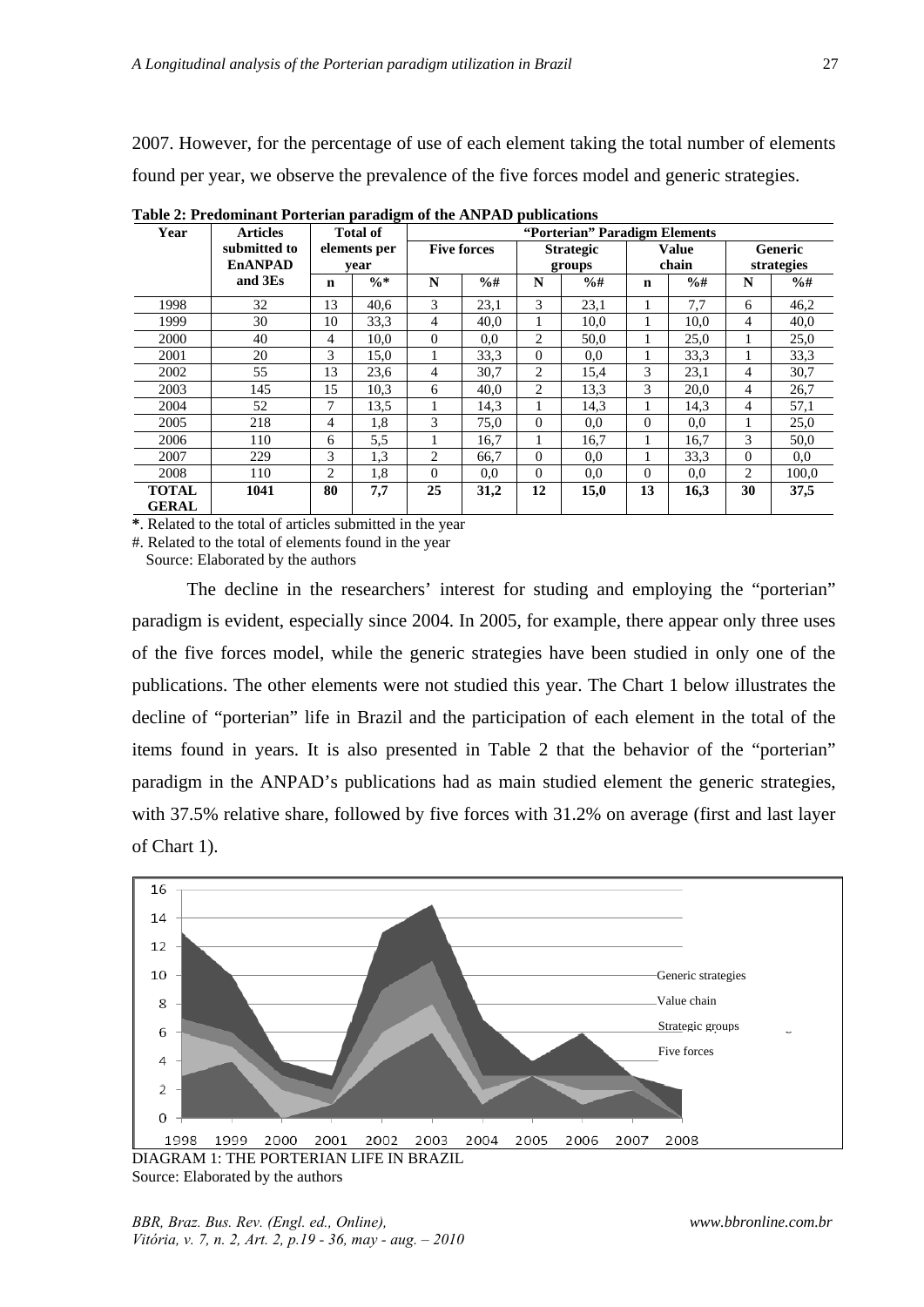At the other extreme, strategic groups and value chain were the elements that have been less studied. Starting for the historical analysis of all elements of the paradigm porteriano, you can notice that there is a downward pattern, especially since 2004.

The summit of publications that deal with the "porterian" paradigm was in 2003, the year the 3Es event started. Specifically for this event, there is an even greater reduction of the publications. Observe that the last event of 3Es in 2007 did not identify any work that has studied any of the four elements of Porter's paradigm. The Table 3 presents the classification distribution of the methodology used in the final sample articles

| <b>Research Approach</b>    | <b>Number of Articles</b> | <b>Relative Frequency (%)</b> |
|-----------------------------|---------------------------|-------------------------------|
| Qualitative research        |                           | 50,9                          |
| Quantitative research       | 06                        | 25.5                          |
| Both (quali-quanti studies) |                           | 10.9                          |
| <b>Theoretical Test</b>     |                           |                               |
| Total                       |                           | 100                           |
|                             |                           |                               |

**Table 3: Research design of the selected articles** 

Source: Elaborated by the authors

According Tables 3 and 4, based on the performed categorization, it was noticed that the use of qualitative research still predominates in the ANPAD events. Of the 55 analyzed and selected articles, 28 articles, i.e. 50.9% of publications, made use of qualitative research method. While the use of quantitative research had a representative variation over the analyzed period, i.e. between one and another edition of the event, and the survey design used over the 11 years in 25.5% of the studies analyzed. The use of quantitative and qualitative methodology, combining qualitative methods with quantitative or vice versa, also had a significant variation. It is observed that in six editions of the ANPAD events, this methodology was not used (in 1998, 1999, 2001, 2006, 2007 and 2008), but when considering the 11 years of analyzed events, it presented an average use in 10.9% of the publications in question.

Therefore, this is the methodology less used in the analyzed cases. In theoretical essays, however, it had not a remarkable participation, and in four editions of the ANPAD events there was only one article submission per year. In six editions no articles were found in theoretical essays category and, in 2003, only three articles fall into this category.

The decline in the theoretical essays use is noticeable, mostly from the 2004 edition, and since then, no other "porterian" paradigm analytical work using this method was submitted. Following, we present the Table 4 and Chart 2, which illustrate the above mentioned.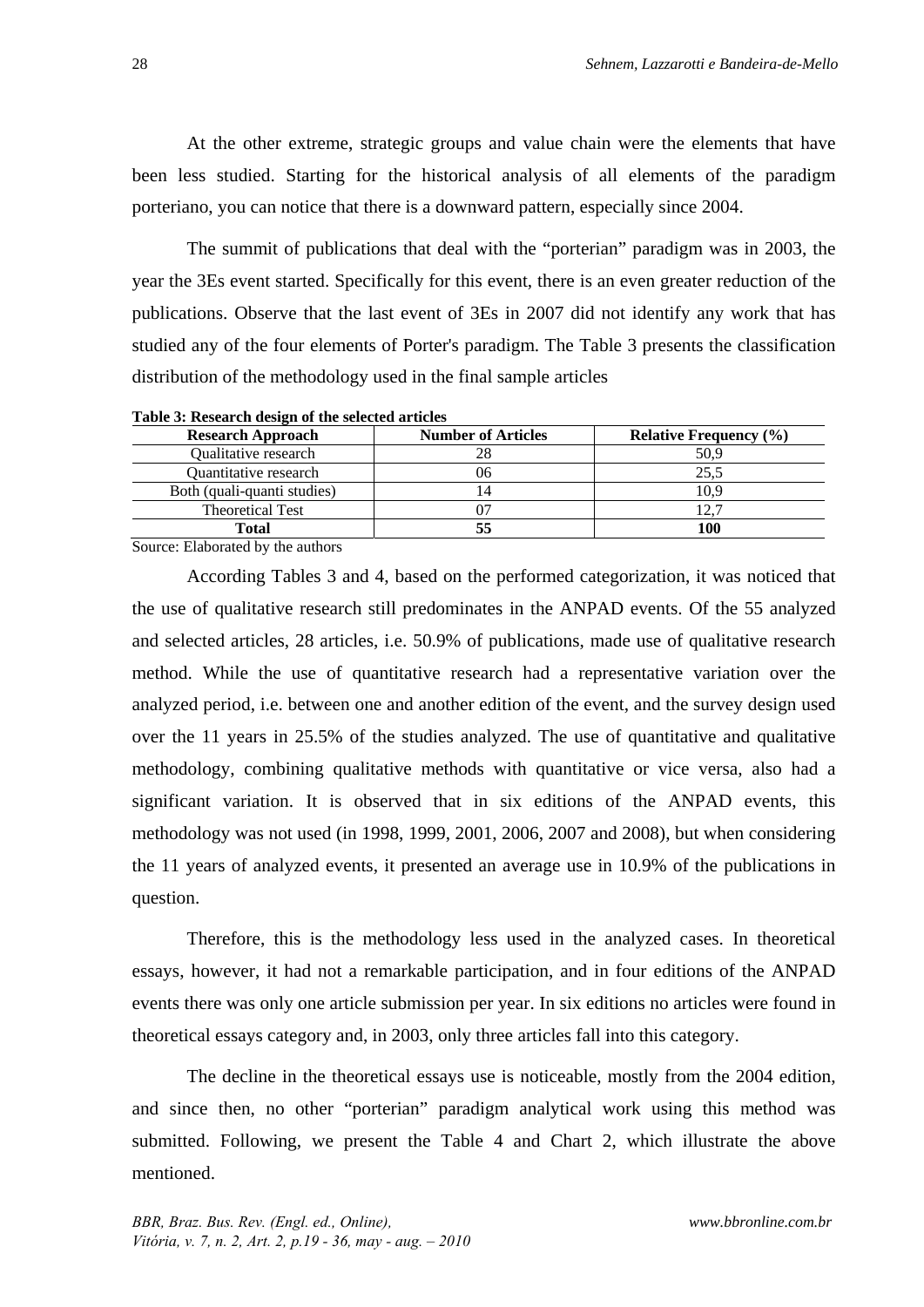| Year         | <b>Selected Articles</b> | <b>Methodologies</b> |                    |              |                 |                     |                 |                         |                 |
|--------------|--------------------------|----------------------|--------------------|--------------|-----------------|---------------------|-----------------|-------------------------|-----------------|
|              |                          |                      | <b>Oualitative</b> | Ouanti-      |                 | <b>Ouantitative</b> |                 | <b>Theoretical test</b> |                 |
|              |                          |                      |                    |              | qualitative     |                     |                 |                         |                 |
|              |                          | $\mathbf n$          | $\frac{0}{6}$ *    | $\mathbf n$  | $\frac{0}{6}$ * | $\mathbf n$         | $\frac{0}{6}$ * | N                       | $\frac{0}{6}$ * |
| 1998         | 8                        | 5                    | 62,5               | $\mathbf{0}$ | 0.0             | 2                   | 25,0            |                         | 12,5            |
| 1999         | ┑                        | 4                    | 57,1               | $\Omega$     | 0.0             | 2                   | 28,6            |                         | 14,3            |
| 2000         | 3                        |                      | 33.3               |              | 33,3            | $\Omega$            | 0,0             |                         | 33,3            |
| 2001         |                          |                      | 100.0              | $\Omega$     | 0.0             | $\Omega$            | 0,0             | $\Omega$                | 0,0             |
| 2002         | 7                        | 4                    | 57,1               |              | 14,3            | 2                   | 28,6            | $\Omega$                | 0.0             |
| 2003         | 12                       | 4                    | 33.3               |              | 8.3             | 4                   | 33,3            | 3                       | 25,0            |
| 2004         | 5                        |                      | 20,0               | 2            | 40,0            |                     | 20,0            |                         | 20,0            |
| 2005         | 3                        | 2                    | 66,7               |              | 33,3            | $\Omega$            | 0,0             | $\theta$                | 0,0             |
| 2006         | 4                        | 3                    | 75,0               | $\Omega$     | 0.0             |                     | 25,0            | $\Omega$                | 0.0             |
| 2007         | 3                        | 3                    | 100,0              | $\theta$     | 0.0             | $\Omega$            | 0,0             | $\theta$                | 0,0             |
| 2008         | 2                        | 0                    | 0.0                | $\Omega$     | 0.0             | 2                   | 100.0           | $\Omega$                | 0.0             |
| <b>TOTAL</b> | 55                       | 28                   | 50.9               | 6            | 10,9            | 14                  | 25.5            | 7                       | 12,7            |

**Table 4: Methodology employed in the study of the Porterian paradigm** 

\* Percentage is related to the participation of each methodology in the total of articles selected per year Source: Elaborated by the authors



DIAGRAM 2: FREQUENCY OF METHODOLOGICAL USE IN THE SELECTED ARTICLES OF ANPAD Source: Elaborated by the authors

A quick longitudinal analysis in Chart 2 suggests that the theoretical essay was important at the beginning and middle of the period studied. The trend therefore suggests a dichotomy between qualitative and quantitative research, the first prevailing on the the·latter. Another aspect observed is that the use of a methodology seems to follow a cycle. In the case of qualitative research two peaks and three valleys are observed, the latter in 2008. In the case of quantitative research, this pattern is similar but in reverse. About the purpose of the publications, observes that the descriptive studies had a measured predominance of 69.1% in relative share, followed by theory tests with 16.3% and, finally, the prescriptive purpose with 14.6%, as presented in Table 5 and Chart 3. The longitudinal analysis suggests a trend of increasing descriptive purpose of the work. From a joint analysis of the methodology used and the purpose of the study, we can imply that the qualitative and descriptive studies are the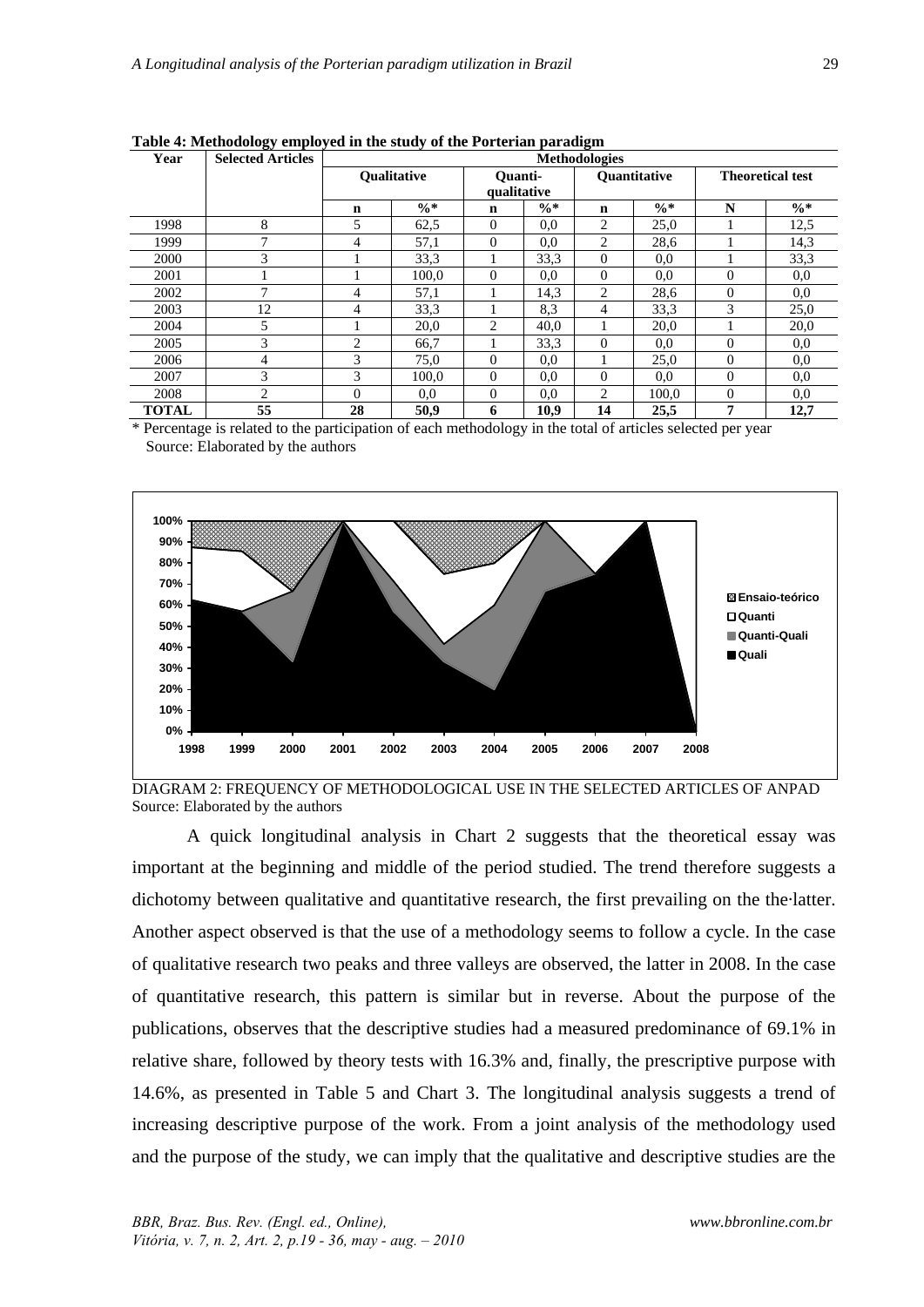majority and the trend.The near absence of studies designed to test or adjust the Porter's elements in Brazil, or even critical theoretical studies indicate that the "porterian" paradigm was used uncritically to describe a reality, the Brazilian, considerably different from that in which it was created. And the downward trend of "porterian" life, it seems that this situation will not reverse. Unlike suggested by Bertero, Vasconcelos and Binder (2003). In addition, the uncritical nature remains when the previous studies are updated, but the charm of the researchers seems to decrease.

| Year         | <b>Selected Articles</b> |             | <b>Purpose of the Publications</b>        |                |                 |                               |                 |
|--------------|--------------------------|-------------|-------------------------------------------|----------------|-----------------|-------------------------------|-----------------|
|              |                          |             | <b>Prescriptive</b><br><b>Descriptive</b> |                |                 | <b>Theory test</b>            |                 |
|              |                          | $\mathbf n$ | $\frac{0}{6}$ *                           | $\mathbf n$    | $\frac{0}{6}$ * | N                             | $\frac{0}{6}$ * |
| 1998         | 8                        | 2           | 25,0                                      | 3              | 37,5            | $\mathcal{R}$                 | 37,5            |
| 1999         | ⇁                        | 4           | 57,1                                      | $\overline{c}$ | 28,6            |                               | 14,3            |
| 2000         | 3                        | 2           | 66,7                                      |                | 33,3            | $\Omega$                      | 0,0             |
| 2001         |                          |             | 100.0                                     | $\overline{0}$ | 0.0             | $\theta$                      | 0,0             |
| 2002         | ⇁                        | 5           | 71,4                                      | $\theta$       | 0.0             | $\mathfrak{D}_{\mathfrak{p}}$ | 28,6            |
| 2003         | 12                       | 8           | 66,7                                      |                | 8,3             | 3                             | 25,0            |
| 2004         | 5                        | 4           | 80,0                                      |                | 20,0            | $\Omega$                      | 0,0             |
| 2005         | 3                        | 3           | 100.0                                     | 0              | 0.0             | $\theta$                      | 0,0             |
| 2006         | 4                        | 4           | 100.0                                     | $\theta$       | 0.0             | $\Omega$                      | 0,0             |
| 2007         | 3                        | 3           | 100.0                                     | $\overline{0}$ | 0.0             | $\Omega$                      | 0,0             |
| 2008         | $\overline{2}$           | 2           | 100.0                                     | $\overline{0}$ | 0.0             | $\theta$                      | 0,0             |
| <b>TOTAL</b> | 55                       | 38          | 69,1                                      | 8              | 14.6            | 9                             | 16,3            |

**Table 5: Methodological classification regarding the purposes of the publications** 

\* Percentage is related to the participation of each purpose in the total of selected articles per year Source: Elaborated by the authors



DIAGRAM 3: METHODOLOGICAL CLASSIFICATION REGARDING THE PURPOSES OF THE PUBLICATIONS Source: Elaborated by the authors

Finally, the Table 6 was produced to show the frequency of use distribution of Porter's works in the EnANPADs scientific production from 1998 to 2008 and in the 3Es of 2003,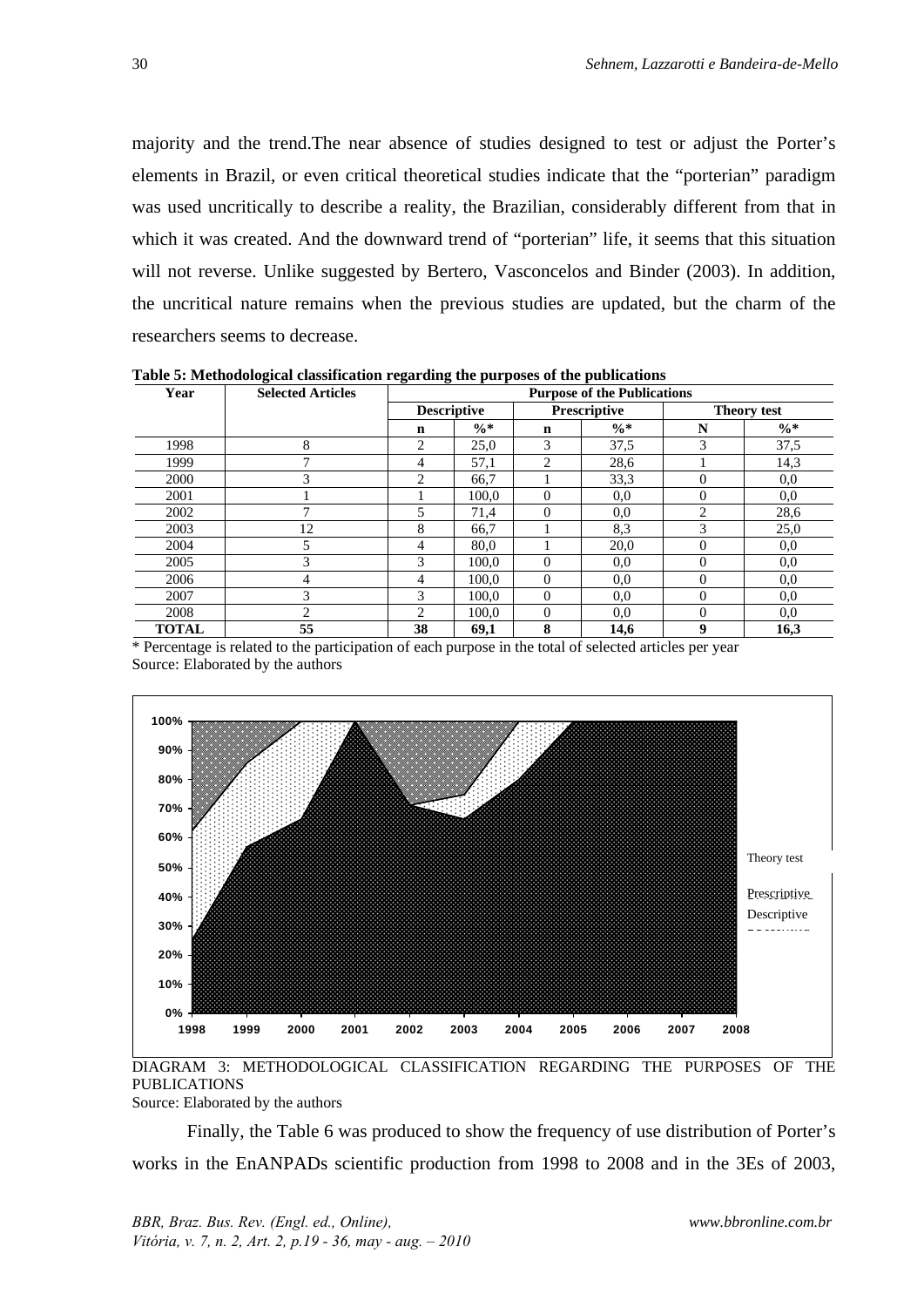2005 and 2007, especially articles which referred to Porter. In each of the 543 articles were found and cataloged all the works cited in reference to the author and then classified by type of work. For the sake of space, only the papers that had at least three referencesations in the works are described in Table 6. It can be observed that the book *Estratégia competitiva: técnicas para a análise da indústria e da concorrência*, with 181 referencess, i.e. 17.83% of the citations, leads the ranking of references in the analized publications.

| <b>Referenced Works</b>                                                                                  | <b>Absolute</b><br><b>Frequency</b> | <b>Relative</b><br>Frequency $(\% )$ | <b>Work Type</b>    |
|----------------------------------------------------------------------------------------------------------|-------------------------------------|--------------------------------------|---------------------|
| Estratégia competitiva: técnicas para análise de indústrias e da                                         |                                     |                                      |                     |
| concorrência                                                                                             | 181                                 | 17,83                                | <b>Book</b>         |
| Vantagem competitiva: criando e sustentando um desempenho superior                                       | 136                                 | 13,40                                | <b>Book</b>         |
| Competitive strategy: techniques for analyzing industries and competitors                                | 100                                 | 9,85                                 | <b>Book</b>         |
| Competitive advantage: creating and sustaining competitive performance                                   | 76                                  | 7,49                                 | <b>Book</b>         |
| What is strategy?                                                                                        | 61                                  | 6,01                                 | Article             |
| Estratégia: a busca da vantagem competitiva                                                              | 59                                  | 5,81                                 | <b>Book</b>         |
| A vantagem competitiva das nações                                                                        | 40                                  | 3,94                                 | <b>Book</b>         |
| Towards a dynamic theory of strategy                                                                     | 34                                  | 3,35                                 | Article             |
| Competição: estratégias competitivas essenciais                                                          | 28                                  | 2,76                                 | <b>Book</b>         |
| Competição on competition: estratégias competitivas essenciais                                           | 25                                  | 2,46                                 | <b>Book</b>         |
| The competitive advantage of nations                                                                     | 24                                  | 2,36                                 | <b>Book</b>         |
| The contributions of industrial organization to strategic management                                     | 18                                  | 1,77                                 | Article             |
| Building the microeconomic foundation of prosperity: findings from the<br>business competitiveness index | 16                                  | 1,58                                 | Article             |
| Clusters and the new economics of competition                                                            | 16                                  | 1,58                                 | Article             |
| How competitive forces shape strategy                                                                    | 14                                  | 1,38                                 | Article             |
| From entry barries to mobility barriers                                                                  | 13                                  | 1,28                                 | Article             |
| How Much does industry matter, really?                                                                   | 10                                  | 0.98                                 | Article             |
| The competitive advantage of nations                                                                     | 9                                   | 0,89                                 | Article             |
| Competition in global industries                                                                         | 9                                   | 0,89                                 | <b>Book</b>         |
| On competition                                                                                           | 8                                   | 0.79                                 | <b>Book</b>         |
| Como as cinco forças moldam a estratégia                                                                 | 8                                   | 0.79                                 | Book chapter        |
| Strategy: seeking and securing competitive advantage                                                     | $\boldsymbol{7}$                    | 0,69                                 | <b>Book Chapter</b> |
| How information gives you competitive advantage                                                          | 6                                   | 0.59                                 | Article             |
| From competitive advantage to corporate strategy                                                         | 5                                   | 0.49                                 | Article             |
| O que é estratégia?                                                                                      | 5                                   | 0,49                                 | Book chapter        |
| Location, Competition and economic development: local cluster in a                                       |                                     |                                      |                     |
| global economy                                                                                           | $\overline{4}$                      | 0,39                                 | Article             |
| The structure within industries and companie's performance                                               | $\overline{4}$                      | 0.39                                 | Article             |
| Strategy and the internet                                                                                | $\overline{4}$                      | 0.39                                 | Article             |
| A vantagem competitiva das nações                                                                        | $\overline{4}$                      | 0.39                                 | Book chapter        |
| Estratégia                                                                                               | 3                                   | 0,30                                 | Article             |
| The competitive advantage of corporate philanthropy                                                      | 3                                   | 0,30                                 | Article             |
| <i>Innovation: location matters</i>                                                                      | 3                                   | 0.30                                 | Article             |
| The role of location in competition                                                                      | $\mathfrak{Z}$                      | 0,30                                 | Article             |
| What do we know about variance in accouting profitability                                                | 3                                   | 0.30                                 | Article             |
| Other referenced works (with, at least, m two references, included)                                      | 42                                  | 4,14                                 | Others              |

| Table 6: Frequency of Porter works referenced in the publications |  |  |  |  |  |  |  |
|-------------------------------------------------------------------|--|--|--|--|--|--|--|
|-------------------------------------------------------------------|--|--|--|--|--|--|--|

Source: Elaborated by the authors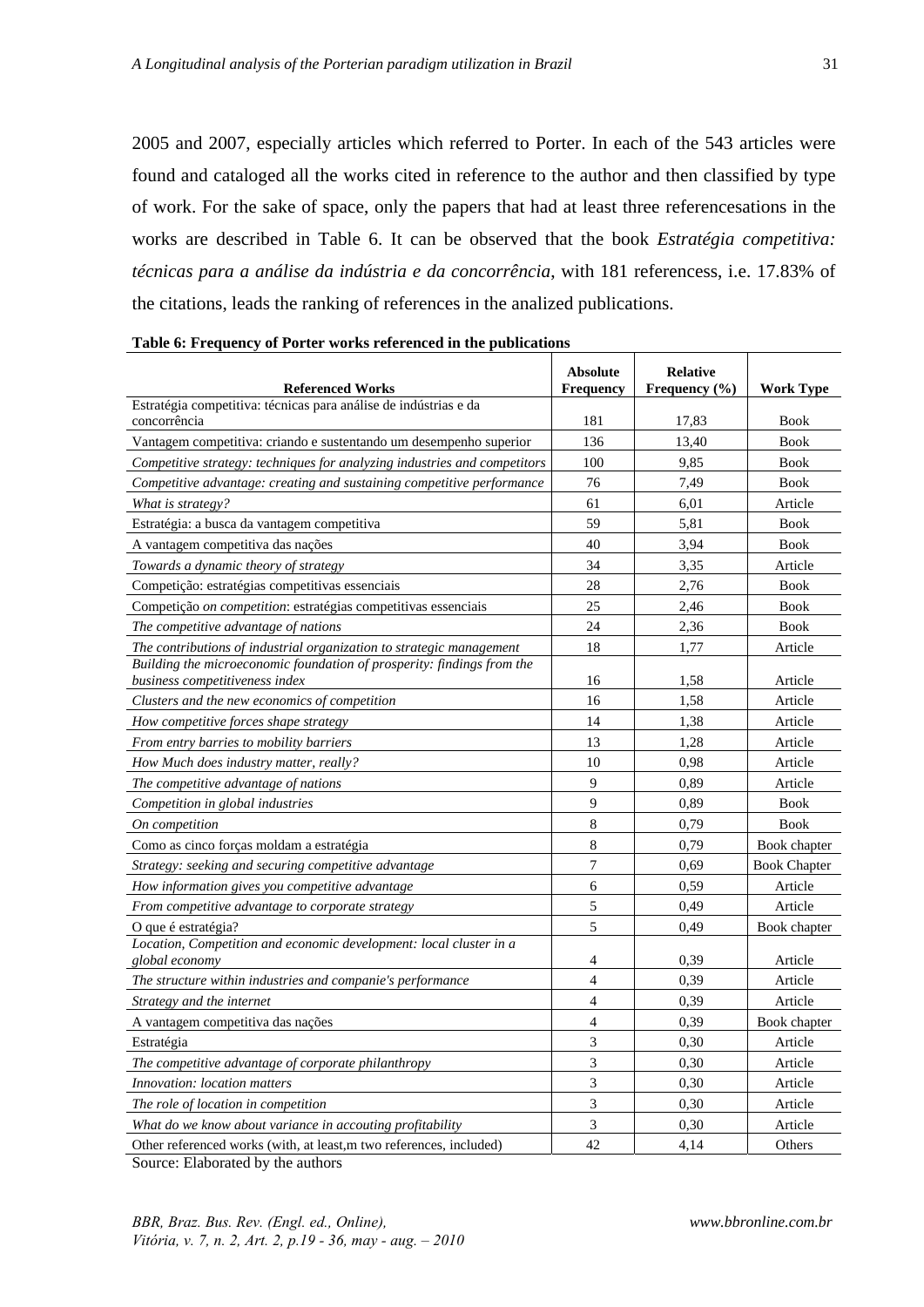Adding this percentage with the percentage of referenceses from the book Competitive strategy: techniques for analysing industries and competitors (which is the English version of the book that came first in the ranking), has a total of 281 referencess, which equates to more than 27% of all referencess.

Second most referenced works is the book Vantagem competitiva: criando e sustentando um desempenho superior, with 136 (13.40%) entries, which added to the number of 76 (7.49%) entries of the original book Competitive advantage: creating and sustaining competitive performance, has a total of 212 referencess. This makes a total index of relative frequency of 20.89%. Among the articles, especially *What Is Strategy?*, which was mentioned 61 times or 6.01% of total references, taking first place in the ranking of most referenced Porter's articles in the analyzed events.

#### **5. CONCLUSIONS**

This paper analyzed the porterian life in Brazil on a sample of research conducted between 1998 and 2008 based on four main elements that operationalize the "porterian" paradigm: a model of five forces, strategic groups, the value chain and generic strategies.

Unlike the findings of previous surveys (BERTERO, VASCONCELOS, BINDER, 2003), the data show a decline in "porterian" life mostly from 2004, i.e., the declining interest of Brazilian researchers in strategy to implement some Porter's elements as the central-axis of their studies.

This may be related to the advent of new theoretical models that have emerged in contrast to theoretical assumptions recommended by Porter, for example, the RBV (Resource Based View). Concerning the elements studied, generic strategies and the model of five forces were prevalent in the works analyzed. The "porterian" elements - value chain and strategic groups - were the least frequently in the reviewed studies, which show a gap to be filled for future studies.

And although the five forces and generic strategies elements have predominated in the publications analyzed, can also represent another gap to be worked, with studies having a higher critical rigor, testing and adapting the elements of Porter's model to the Brazilian reality.

What is observed is that "porterian" life in Brazil had increased attention from researchers in the years 1998, 1999 and 2002. From 2003 to 2008, besides the decline in the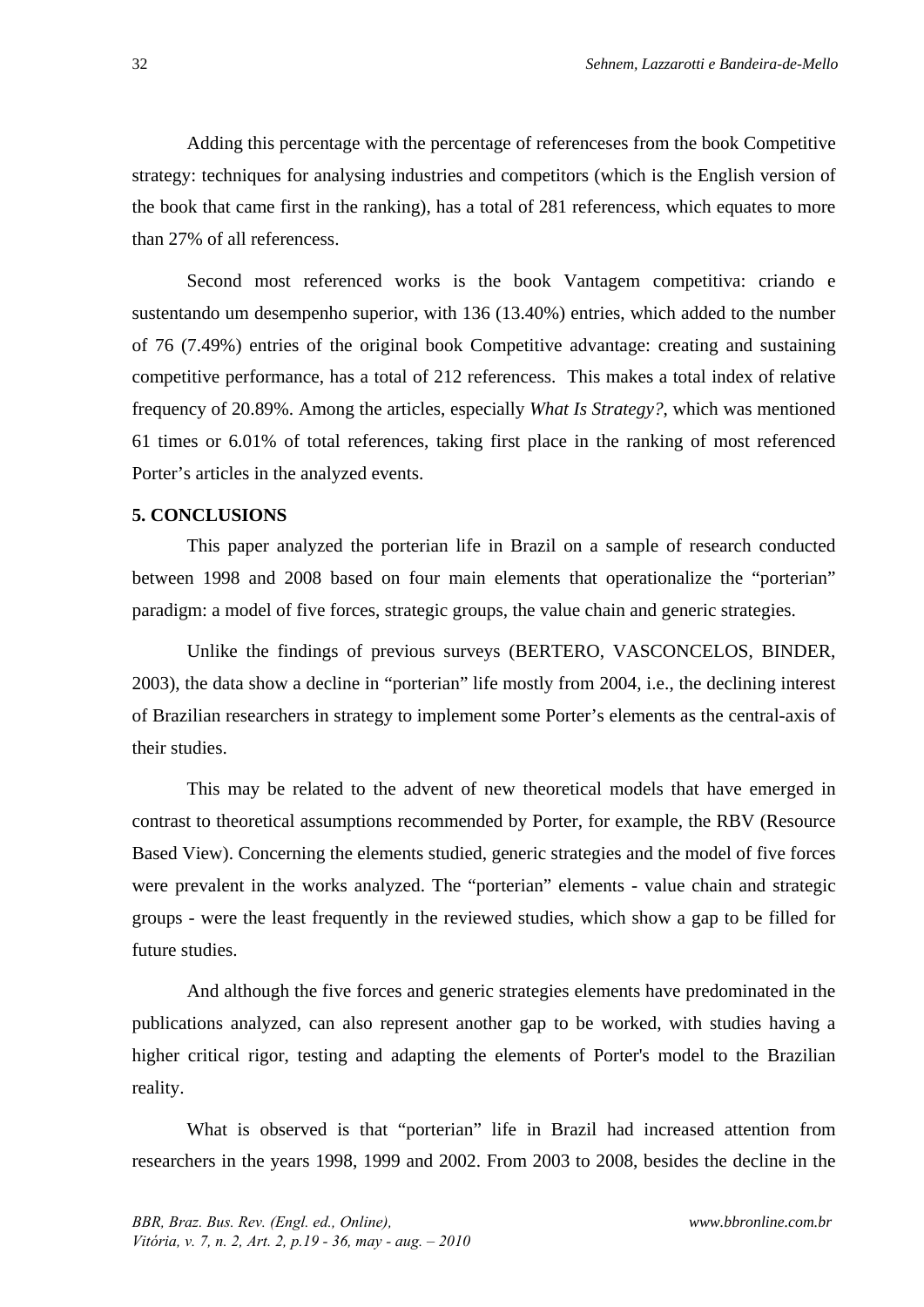use of Porter's paradigms, it appears that most of the work did not perform a systematic analysis of evidence as to test and validate the "porterian" theory in Brazil. It was noticed that few authors have dared to test and propose new theories from "porterian" models to better understand the influence of strategies on the performance of companies in Brazil, with the exception of Silva (1998, 1999, 2002, 2003) and Binder ( 2002, 2003). And criticism of Porter's model is common in the literature, such as Mintzberg (1988) and Faulkner and Bownan (1992).

Therefore, there is a disclosure that the themes are developed in a superficial way, because the paths inherent in the "porterian" paradigm are still little explored. It seems that Brazilian researchers prefer to use one or more elements to describe business cases to test and develop theories. Above all, it was shown that the use of the "porterian" paradigm demand higher level of reflection to be developed in future research, despite contrary trends.

The finding is supported by the research of Bertero, Vasconcelos and Binder (2003), which also indicate that, for example, prescriptive papers are practically non-existent in studies of strategies. Likewise, we see the low utilization of theory test in the articles analyzed in this study, as has been observed by the authors mentioned above in the methodology, but not on the question of the appeal.

Concerning the frequency of references in the papers of Porter's works it is possible to see that the Estratégia Competitiva, Vantagem Competitiva, also considering the original English version and the article What Is Strategy? constitute the main theoretical background used to produce scientific study. Gathering these five works of Porter, they represent over 50% of the entire body of work, referenced in 543 analyzed articles. Despite being classics, there is a lack of scientific base, which led to books, as well as publications resulting from these books, that work the models theoretically and empirically.

Regarding the limitations of this study, the analysis has been restricted to items reported in EnANPAD and 3Es and the use of descriptive statistics, although they serve the purpose of this article, it does not allow probabilistic estimates. For future studies and to verify the behavior pattern of studies on Porter in other contexts, we suggest further research, deepening in the shortcomings of this work.

You can expand the discussion on the "porterian" impact in the world, analyzing articles reported in national and international journals, in view of the employment of one or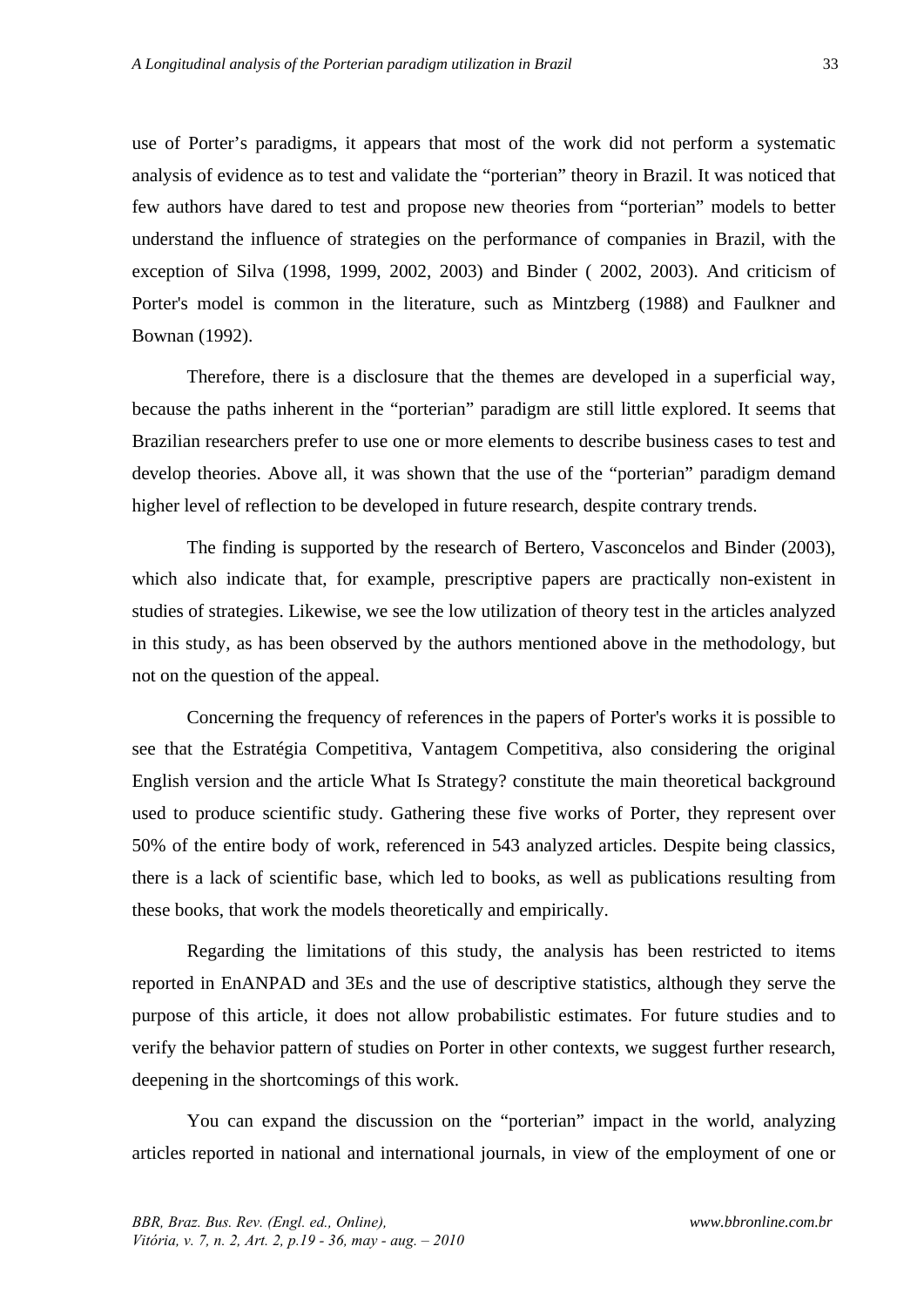more of the elements of the Porter's paradigm, as well as testing and validating their theories in other countries. You can also compare if the Porter's decline is actually associated with a possible rise of other paradigms, such as the RBV. Finally, the results show that Porter went unscathed in the Brazilian academy.

There is a declining trend in their study and his life in Brazil shows that he was criticized, adapted or tested systematically, but was used primarily to describe in their assumptions a different reality from that in which the Porter's work was originate.

### **6. REFERENCES**

BERTERO, C. O.; VASCONCELOS, F.C.; BINDER, M. P. Estratégia empresarial: a produção científica brasileira entre 1991 e 2002. **Revista de Administração de Empresas,**  v.43, n.4,out./dez.2003.

BIGNETTI, L. P.; PAIVA, E. L. Ora (direis) Ouvir estrelas!: estudo das citações de autores de estratégia na produção acadêmica brasileira. **Revista de Administração Contemporânea,** v.6, n.1, jan/abr., 2002.

BINDER, M. P. Discussão da cadeia de valor e estratégias genéricas de Michael Porter a partir do caso Gol transportes aéreos. In: ENCONTRO ANUAL DA ASSOCIAÇÃO NACIONAL DOS PROGRAMAS DE PÓS-GRADUAÇÃO EM ADMINISTRAÇÃO (ENANPAD), 36., 2002, Salvador (BA). **Anais**... Salvador: Anpad, 2002.

\_\_\_\_\_\_. Estratégias genéricas: posições discretas ou contínuas. In: ENCONTRO DE ESTUDOS EM ESTRATÉGIA (3Es), 1., 2003, Curitiba (PR). **Anais...** Curitiba: Anpad, 2003.

CARNEIRO, J. M. T.; CAVALCANTI, M. A. F. D.; SILVA, J. F. Porter revisitado: análise crítica da tipologia estratégica do mestre. **Revista de Administração Contemporânea,** v.1. n.3, set-dez, 1997.

CAVES, R.; PORTER, M. E. From entry barriers to mobility barriers: conjectural decisions and contrived deterrence to new competition. **Quarterly Journal of Economics**, v. 91, p. 241-261, 1977.

FAULKNER, D.; BOWMAN, C. Generic strategies and congruent organizational structures: some suggestions. **European Management Journal**, v.10, n.4, p.494-499, Dec. 1992.

GIMENEZ, Fernando Antonio Prado. Escolhas estratégicas e estilo cognitivo: um estudo com pequenas empresas. **Rev. adm. contemp.** [online], v. 2, n. 1, p. 27-45, 1998.

MACHADO-DA-SILVA, C. L.; CUNHA, V. C.; AMBONI, N. Organizações: o estado da arte da produção acadêmica no Brasil. In: ENCONTRO NACIONAL DA ASSOCIAÇÃO NACIONAL DE PÓS-GRADUAÇÃO E PESQUISA EM ADMINISTRAÇÃO (ENANPAD), 1990, Florianópolis (SC). **Anais...** Florianopolis: Anpad, 1990.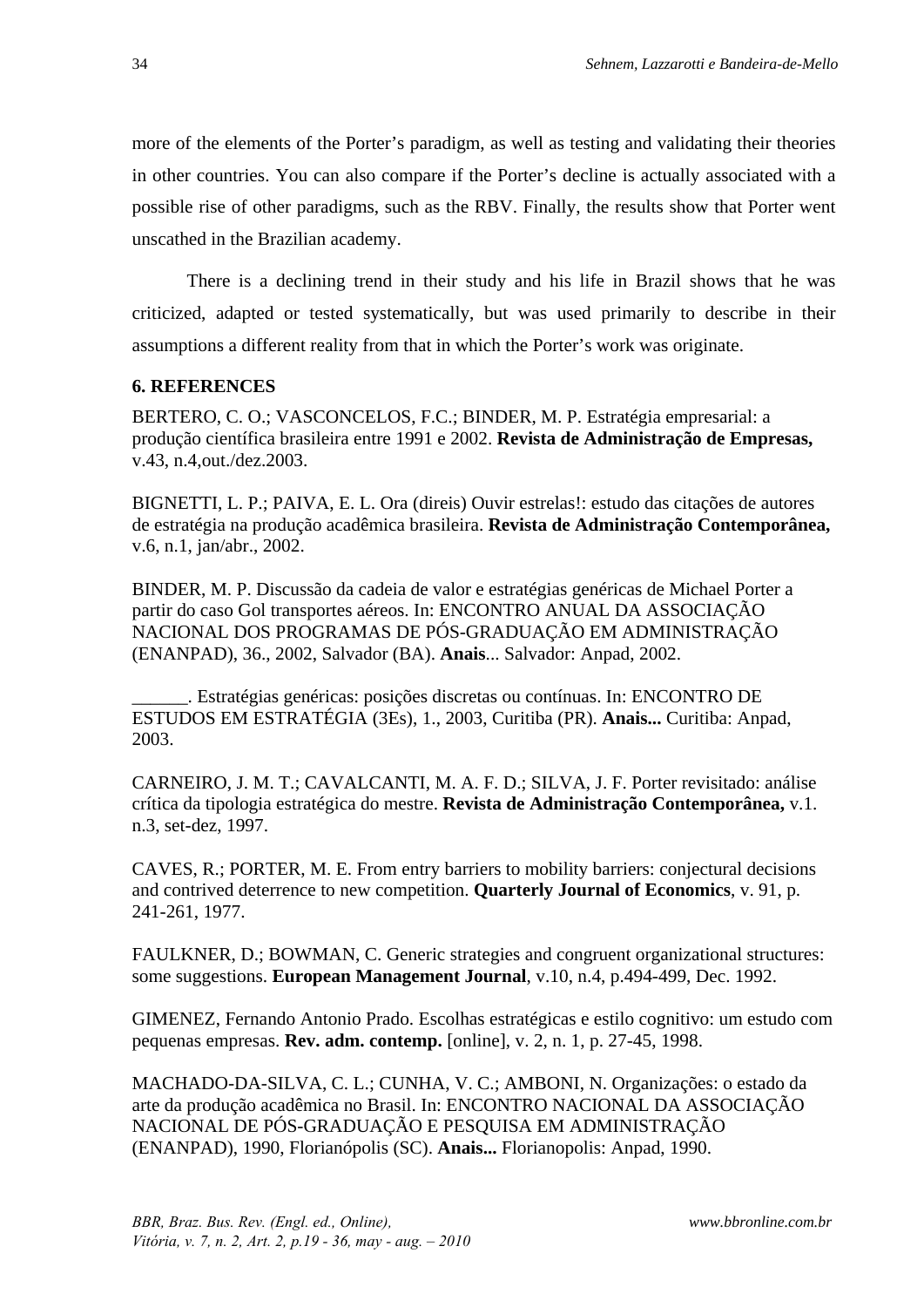MINTZBERG, H. Generic strategies: toward a comprehensive framework. In: SHRIVASTAVA, P. (Ed.). **Advances in strategic management**, Greenwich, Conn.: Jay Press, 1988. v. 5. p. 1-67.

PORTER, M. E. How competitive forces shape strategy. **Harvard Business Review**, v. 57, n. 2, p. 137-145, 1979.

\_\_\_\_\_\_. **Competitive Strategy:** Techniques for Analyzing Industries and Competitors. New York, Free Press, 1980.

\_\_\_\_\_\_. **Competitive Advantage**. New York: Free Press, 1985.

\_\_\_\_\_\_. **Estratégia competitiva**: técnicas para análise de indústrias e da concorrência. Rio de Janeiro: Campus, 1986.

\_\_\_\_\_\_. **Vantagem competitiva**. 11. ed. Rio de Janeiro: Campus, 1989.

\_\_\_\_\_\_. What is strategy? **Harvard Business Review,** p.61-78, Nov.-Dec. 1996.

\_\_\_\_\_\_. The Structure within industries and companies performance. **Harvard Business Review.** 2001.

\_\_\_\_\_\_. The Five competitive force that shape strategy. **Harvard Business Review.** 2008.

\_\_\_\_\_\_. **Estratégia competitiva**: técnicas para a análise da indústria e da concorrência. 2.ed. Rio de Janeiro: Elsevier, 2004.

SILVA, J. F.; ALMEIDA, L. C.; ALMEIDA JUNIOR, R. B. Alianças estratégicas e a indústria financeira brasileira: impacto das estratégias colaborativas e competitivas no desempenho dos bancos comerciais, múltiplos e de investimento. In: ENCONTRO ANUAL DA ASSOCIAÇÃO NACIONAL DOS PROGRAMAS DE PÓS-GRADUAÇÃO EM ADMINISTRAÇÃO (ENANPAD), 22., 1998, Foz do Iguaçu (PR). **Anais**... Foz do Iguaçu, 1998. CD-ROM.

SILVA, J. F.; CAMPELO-DE-MELO, M. A. Tipologias estratégicas concorrentes: um teste empírico na indústria brasileira de seguros. In: ENCONTRO ANUAL DA ASSOCIAÇÃO NACIONAL DOS PROGRAMAS DE PÓS-GRADUAÇÃO EM ADMINISTRAÇÃO (ENANPAD), 22., 1998, Foz do Iguaçu (PR). **Anais**... Foz do Iguaçu, 1998. CD-ROM.

SILVA, J. F.; CARNEIRO, J.M.T.; CAVALCANTI, M. A. D. F. Impactos da privatização sobre as estratégias competitivas de empresas de petróleo: um estudo de casos. In: ENCONTRO ANUAL DA ASSOCIAÇÃO NACIONAL DOS PROGRAMAS DE PÓS-GRADUAÇÃO EM ADMINISTRAÇÃO (ENANPAD), 22., 1998, Foz do Iguaçu (PR). **Anais**... Foz do Iguaçu, 1998. CD-ROM.

SILVA, J. F.; FICHMAN, L. H. Construção de um Modelo de Predição de Insolvência Bancária Baseado na Tipologia de Porter. In: ENCONTRO ANUAL DA ASSOCIAÇÃO NACIONAL DOS PROGRAMAS DE PÓS-GRADUAÇÃO EM ADMINISTRAÇÃO (ENANPAD), 23., 1999, Foz do Iguaçu (PR). **Anais**... Foz do Iguaçu, 1999. CD-ROM.